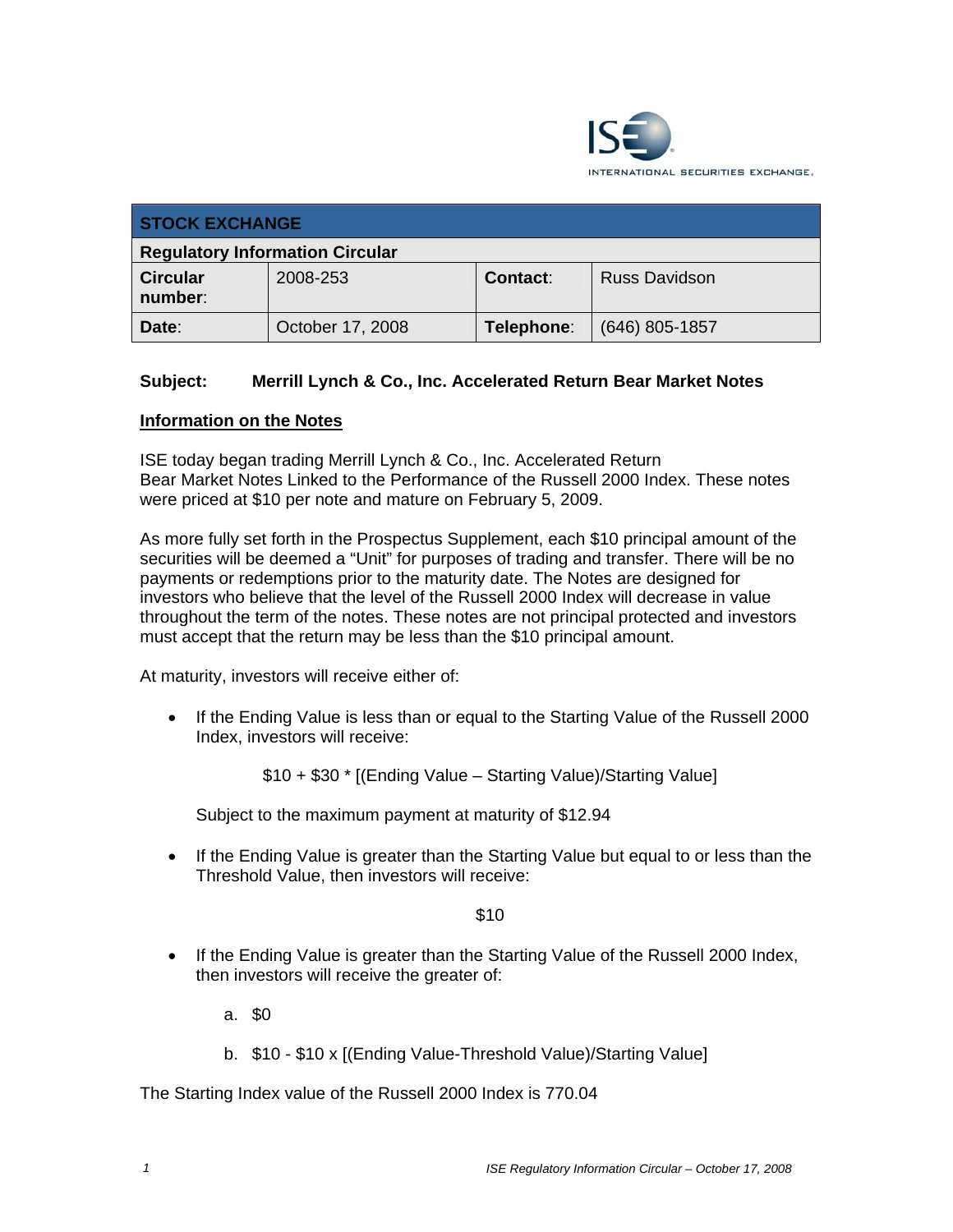The Threshold Value equals: 847.04

It is expected that the market value of the RZY will depend substantially on the value of the Russell 2000 Index and can be affected by a number of other interrelated factors including, among other things: the general level of interest rates, the volatility of the Index, the time remaining to maturity, the dividend yields of the stocks comprising the Index, and the credit ratings of the Issuer.

Contact your Tax Advisor for information concerning taxation.

Trading in the shares on ISE is on a UTP basis and is subject to ISE equity trading rules. The shares will trade from 9:00 a.m. until 4:00 p.m. Eastern Time. Equity Electronic Access Members ("Equity EAMs") trading the shares during the Pre-Market Session are exposed to the risk of the lack of the calculation or dissemination of underlying index value or intraday indicative value ("IIV"). For certain derivative securities products, an updated underlying index value or IIV may not be calculated or publicly disseminated in the Pre-Market hours. Since the underlying index value and IIV are not calculated or widely disseminated during Pre-Market hours, an investor who is unable to calculate implied values for certain derivative securities products during Pre-Market hours may be at a disadvantage to market professionals.

Equity EAMs also should review NASD Notice to Members 03-71 for guidance on trading these products. The Notice reminds members of their obligations to: (1) conduct adequate due diligence to understand the features of the product; (2) perform a reasonable-basis suitability analysis; (3) perform customer-specific suitability analysis in connection with any recommended transactions; (4) provide a balanced disclosure of both the risks and rewards associated with the particular product, especially when selling to retail investors; (5) implement appropriate internal controls; and (6) train registered persons regarding the features, risk and suitability of these products.

**This Regulatory Information Circular is not a statutory Prospectus. Equity EAMs should consult the Trust's Registration Statement, SAI, Prospectus and the Fund's website for relevant information.**